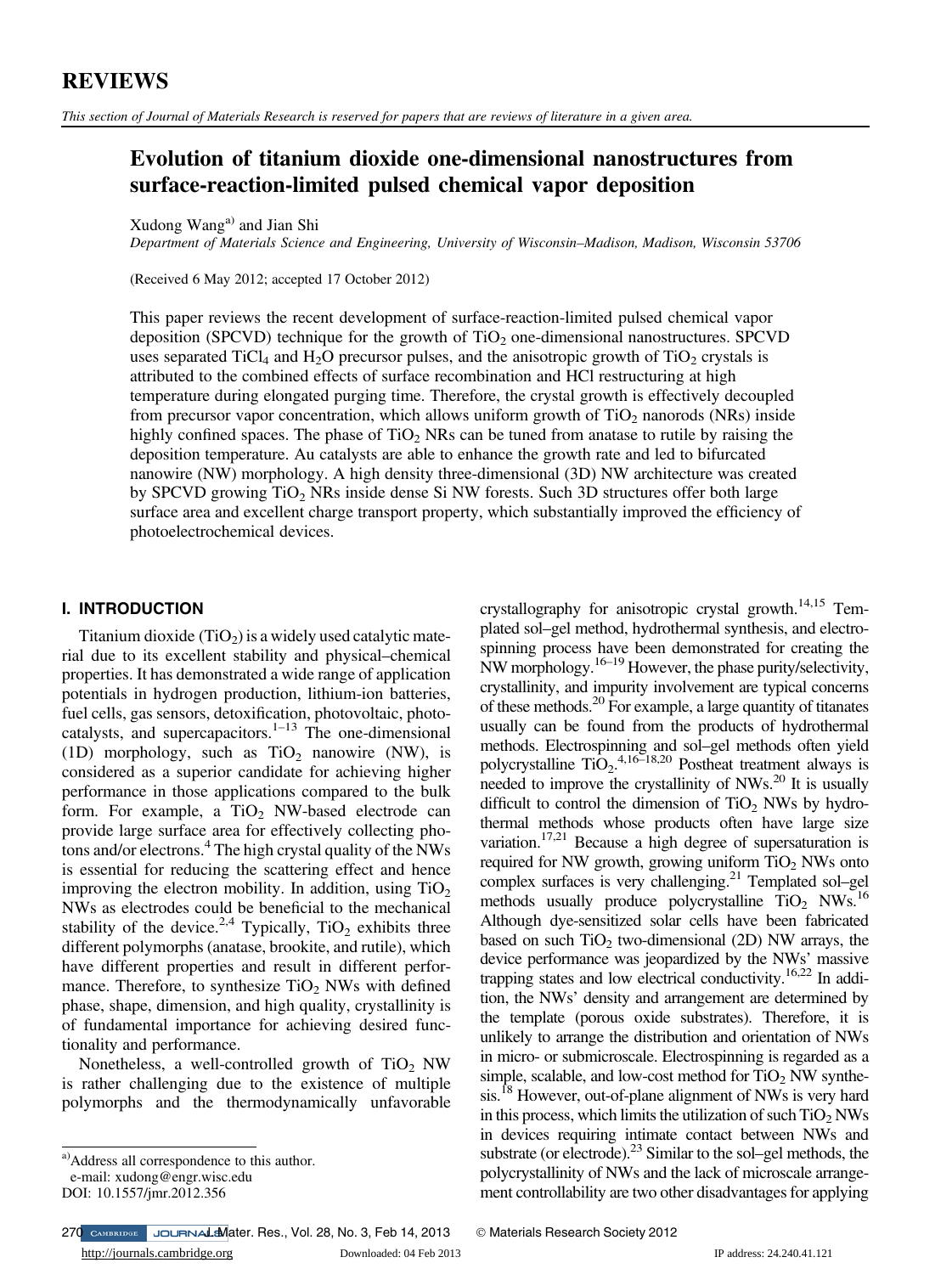the electrospinning technique in the fabrication of  $TiO<sub>2</sub>$ NW-based energy harvesting devices.

Compared to the solution-based synthesis approaches, high temperature vapor deposition can achieve higher crystal quality of  $TiO<sub>2</sub>$  NWs with significantly improved electrical properties. $24.25$  Through a vapor–liquid–solid (VLS) process, the location of NWs can be precisely controlled by patterning metal particle catalysts.<sup>26,27</sup> Engineering the vapor precursor partial pressure can manipulate the growth kinetics and achieve NW morphology control.<sup>28</sup> The ability of controlling exposed crystal facets of single crystal TiO<sub>2</sub> NWs is crucial for catalysis applications.<sup>1,17</sup> However, large-scale controlled synthesis of  $TiO<sub>2</sub>$  NWs via vapor deposition is still a challenge due to the extreme low vapor pressure and high melting point of Ti that results in a very small and sensitive deposition condition window for the formation of TiO<sub>2</sub> NW morphology.<sup>24</sup> As a result,  $TiO<sub>2</sub>$  NWs grown by vapor deposition are still suffering from their large area nonuniformity and rough or defective crystal surfaces.<sup>28</sup> Recently, our group demonstrated a surface-reaction-limited pulsed chemical vapor deposition (SPCVD) technique that can grow highly uniform singlecrystalline  $TiO<sub>2</sub>$  nanorods (NRs, e.g., short NWs) over a large area, even inside highly confined submicrometersized spaces.<sup>29</sup> This technique has the potential to achieve a large-scale synthesis of  $TiO<sub>2</sub> 1D$  nanostructure arrays with controlled dimensions and phases. This paper reviews the 1D anisotropic growth mechanism of  $TiO<sub>2</sub>$  crystals via SPCVD, the morphology and phase control of  $TiO<sub>2</sub>$  NRs, and promising application potential as photoelectrochemical (PEC) anode for water splitting.

# II. TiO2 NR GROWN BY SPCVD TECHNIQUE TECHNIQUE TECHNIQUE TECHNIQUE TECHNIQUE TECHNIQUE TECHNIQUE TECHNIQUE TEC<br>De la production de la production de la production de la production de la production de la production de la pr

SPCVD can be considered as a derivative of the atomic layer deposition (ALD) technique that has been widely applied to the growth of conformal thin films with precisely controlled thickness down to the subnanometer level.<sup>30</sup> The SPCVD reaction system is schematically shown in Fig. 1. The reaction chamber was a stainless steel flow type tube with a diameter of 35 mm, which was located inside a tube furnace. Two precursors were connected to two separated  $1/8$ " tubes through solenoid valves and extended to the center of the growth chamber. Substrate was located at the center and  $\sim$  5 cm away from the precursor injection nozzle. A constant flow of 40 sccm  $N_2$  was introduced into the chamber as the carrier gas and could be turned on/off by valve 3. The growth chamber was continuously pumped by a mechanical pump to a base pressure of  $\sim$ 300–400 mTorr, and the connection was controlled by valve 4. Both valves 3 and 4 were always on unless a dwelling cycle was applied. The chamber temperature was maintained at 600 °C. TiCl<sub>4</sub> and H<sub>2</sub>O vapor precursors were pulsed into the chamber for 1.5 s each and separated by  $N_2$  purging for 60 s. One complete



FIG. 1. Schematic SPCVD growth system.

growth cycle included 1.5 s of H<sub>2</sub>O pulse  $+$  60 s of N<sub>2</sub> purging  $+ 1.5$  s of TiCl<sub>4</sub> pulsing  $+ 60$  s of N<sub>2</sub> purging. Because of the similar cyclewise operation process as ALD, SPCVD inherited the unique conformal coating merit of ALD and is able to achieve conformal growth of  $TiO<sub>2</sub> NRs$  arrays inside highly confined spaces, such as anodic aluminum oxide (AAO) nanochannels. Formation of NR morphology was believed to be due to the high deposition temperature and elongated purging time.

The as-grown  $TiO<sub>2</sub> NR$ -coated AAO channel is show in Fig. 2. Figure 2(a) shows the cross section of the AAO template after 660 cycles of SPCVD growth. Scanning electron microscope (SEM) images acquired from the top, middle, and bottom sections are shown in Figs. 2(b)–2(d), respectively, revealing the uniform and dense coverage of  $TiO<sub>2</sub>$  NRs along the entire channel length. Closer examination shows that all NRs were rooted on the walls of the AAO channels and pointed inward [Fig. 2(e)]. The majority of the as-synthesized  $TiO<sub>2</sub>$  NRs had lengths and widths of between 170–210 and 25–30 nm, respectively. Transmission electron microscopy (TEM) and x-ray diffraction spectrum revealed that the NRs were single-crystalline anatase  $TiO<sub>2</sub>$ .

The evolution of  $TiO<sub>2</sub>$  NRs inside AAO channels was first investigated by observing the morphologies after growth cycles of 85, 170, 330, 660, 900, and 1200, respectively [Fig. 3(a)]. Statistical analysis revealed a fairly uniform NR geometry distribution inside AAO channels [Fig. 3(b)]. This growth behavior was similar to the unique conformal coating feature of ALD. Length and width measurements revealed a faster growth rate in the first several hundred cycles [Fig. 3(c)]. Before the 330-cycle growth point, the average growth rate along the length was  $\sim$ 0.5 nm/cycle, while subsequent rate dropped to  $\sim$ 0.1 nm/cycle. Growth rate along the width direction was  $\sim$ 0.03 nm/cycle. The slower growth rate was possibly the consequence of less volume left in the AAO channel for precursor transportation when the sizes of NRs became larger. The length of NRs saturated at 230–240 nm, which correlated with the average diameter of the AAO channels ( $\sim$ 250 nm).

A typical  $TiO<sub>2</sub> NR$  morphology observed by TEM is shown in Fig. 4(a), where the NR exhibited a highly uniform thickness, well-faceted surfaces, and an aspect ratio of  $\sim$ 7. Uniform contrast was observed on the

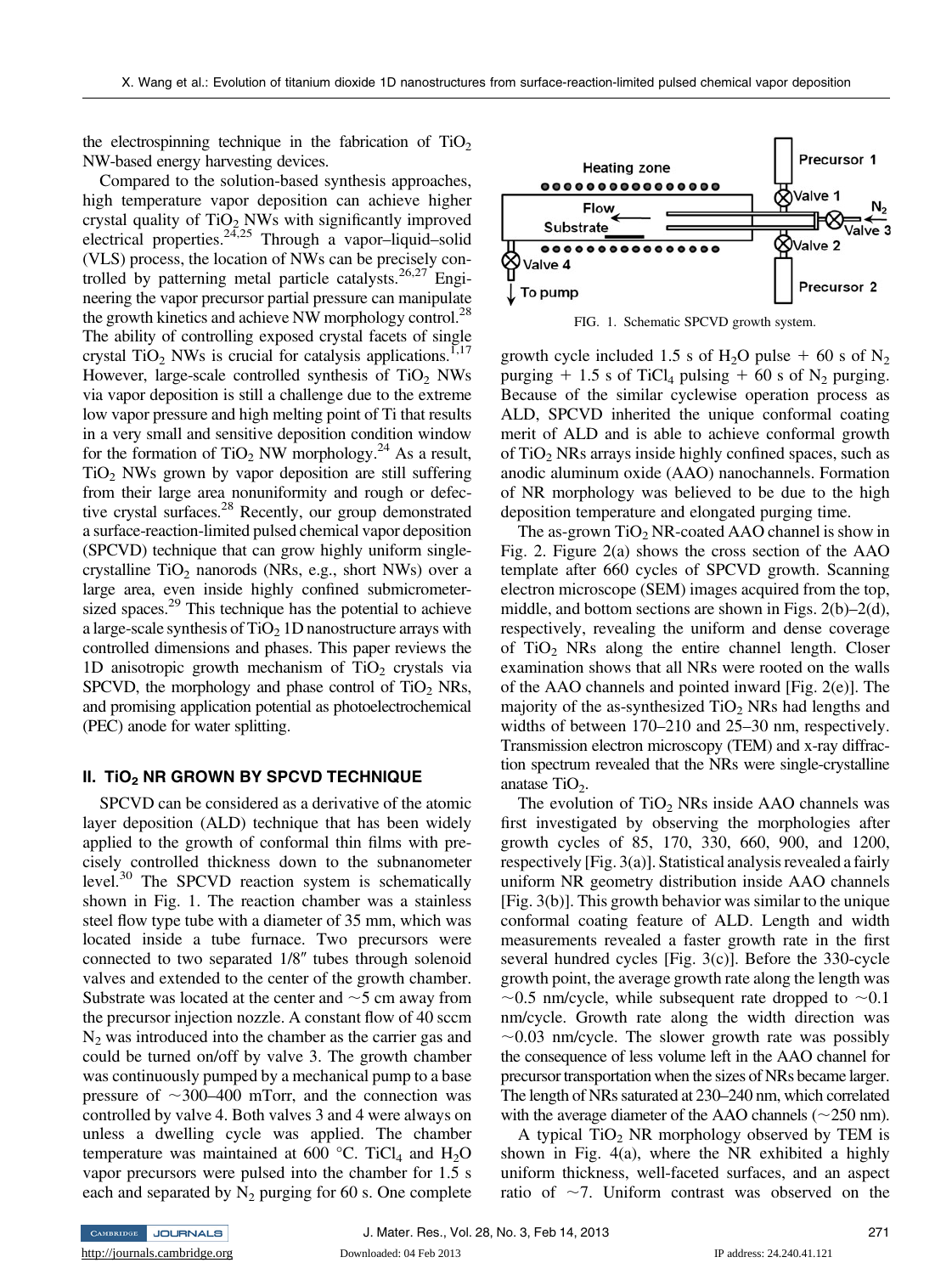

FIG. 2. (a) A cross section of the AAO template after 660 cycles of SPCVD growth. (b–d) The uniform and dense coating of TiO<sub>2</sub> NWs inside the AAO channels at the top, middle, and bottom sections, respectively, as indicated by the dashed yellow boxes in (a). (e) Higher magnification SEM of TiO<sub>2</sub> NWs rooted on the walls of AAO channels.

corresponding dark field image [Fig. 4(b)], indicating the high lattice quality and a dislocation-free structure. No foreign elements, such as Cr that may be released from the stainless steel reactor, $31$  was detected, and the assynthesized  $TiO<sub>2</sub>$  NRs exhibited a sharp cutoff absorption wave length at  $\sim$ 400 nm.<sup>32</sup> Selected area electron diffraction (SAED) taken on the NR further confirmed the anatase structure [inset of Fig. 4(c)] with the {100} as side surfaces and the  $\{011\}$  as the surfaces in-plane of the image.<sup>17</sup> Combination of the [002] and  $[0\bar{1}1]$  directions was identified as the NR growth direction. High-resolution transmission electron microscopy (HRTEM) clearly revealed the arrangement of the  $(002)$  and  $(011)$  planes along the NR growth direction with a lattice spacing of 0.48 and 0.35 nm, respectively [Fig. 4(c)]. Based on the SEM, SAED, and TEM observations, structure of the anatase NRs is constructed and illustrated in Fig. 4(d). The four side planes of the NR are  $(011)$ ,  $(011)$ ,  $(100)$ , and  $(100)$ . They are perpendicular to each other and form a rectangular cross section.

## III. 10 MORPHOLOGY FORMATION MECHANISM

Understanding the 1D anisotropic growth mechanism by SPCVD is essential for achieving morphology control and applying this capable nanomaterial synthesis technique to different material systems. The key is to understand the evolution of 1D morphology from a textured polycrystalline thin film by ALD. Early research on ALD showed that crystalline TiO<sub>2</sub> thin films could be grown at 600  $^{\circ}$ C using TiCl<sub>4</sub> and H<sub>2</sub>O as precursors.<sup>33</sup> The differences for achieving NR growth were only the elongated purging time (60 s) and highly confined submicrometer-sized spaces.

The surface restructuring and surface (or gas phase) diffusion mechanisms that were responsible for the surface roughness of ALD films were adapted to explain the evolution of NR morphology. Ideally,  $TiCl<sub>4</sub>$  and  $H<sub>2</sub>O$ are anchored onto the growing surface by reactions:

$$
-OH(surf.) + TiCl4(g)
$$
  
\n
$$
\rightarrow -O-TiCl3(surf.) + HCl(g) , \qquad (1)
$$

$$
-O-TiCl3(surf.) + xH2O(g)\n\rightarrow -O-Ti-(OH)xCl3-x(surf.)\n+ xHCl(g)(x = 1, 2, 3)
$$
\n(2)

Meanwhile, the surface –OH and –Cl groups can also react with each other forming surface bridging groups:

Ti–OH(surf.) + Ti–OH(surf.) 
$$
\rightarrow
$$
 Ti–O–Ti(surf.)  
+ H<sub>2</sub>O(g), (3)  
Ti–OH(surf.) + Ti–Cl(surf.)  $\rightarrow$  Ti–O–Ti(surf.)

$$
Ti-OH(surf.) + Ti-CI(surf.) \rightarrow Ti-O-Ti(surf.) + HCl(g) . (4)
$$

The Ti–O–Ti bridging groups are acidic due to cation polarization. They could also reversibly react with

<http://journals.cambridge.org> Downloaded: 04 Feb 2013 IP address: 24.240.41.121 272 CAMBRIDGE JOURNALS J. Mater. Res., Vol. 28, No. 3, Feb 14, 2013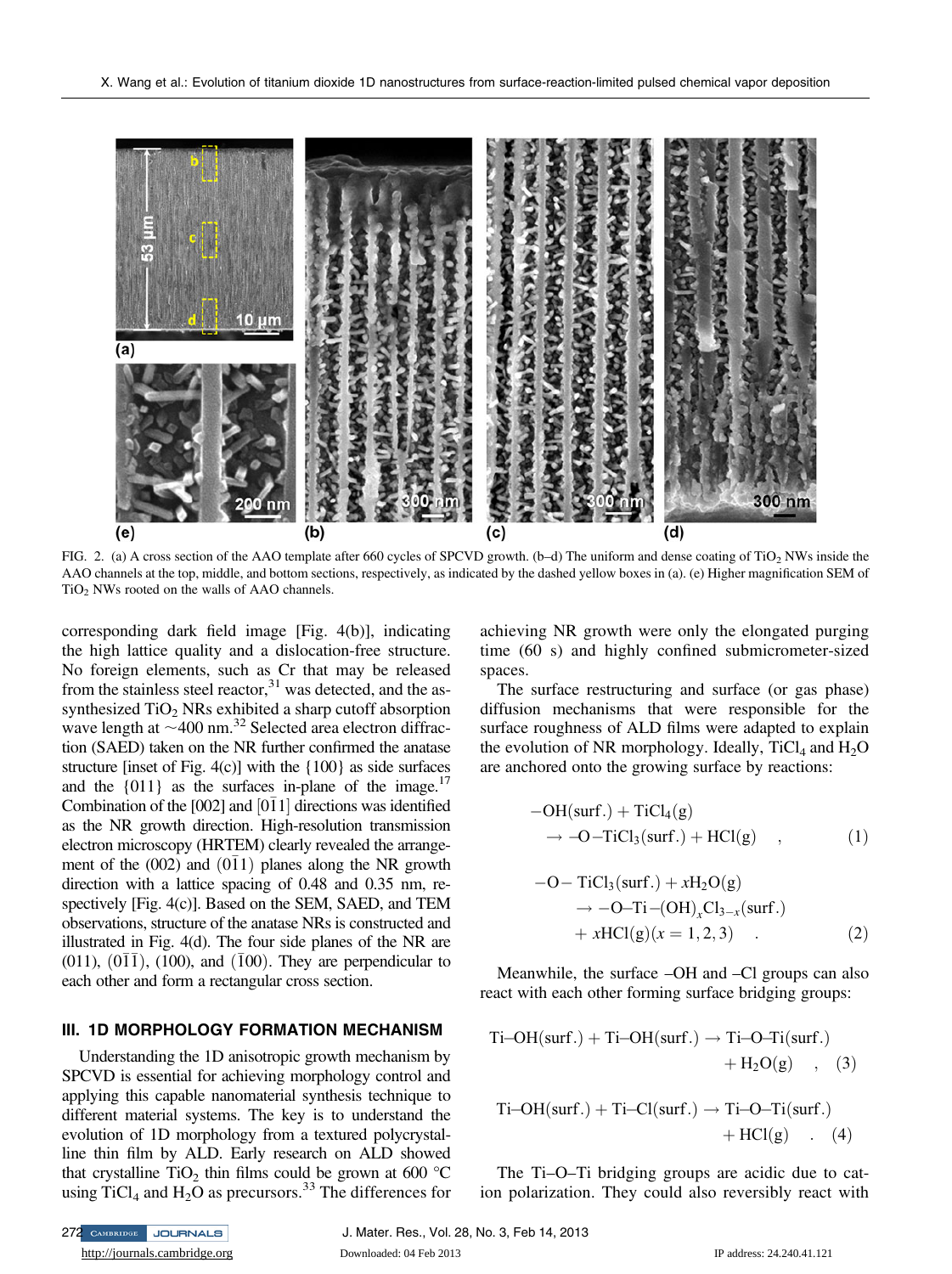

FIG. 3. (a) SEM images of typical NW morphology after different SPCVD cycles. (b) Length distribution analysis of the NWs grown by different number of SPCVD cycles. (c) Plots of NW length and thickness versus growth cycles.

 $TiCl<sub>4</sub>$  with a much slower rate compared to the  $-OH$ groups:

$$
Ti-O-Ti(surf.) + TiCl4(g) \leftrightarrow Ti-O-TiCl3(surf.) + Ti-Cl(surf.)
$$
 (5)

Reactions  $(3)$ – $(5)$  are responsible for the reduced growth rate in ALD. Furthermore, HCl by-products also could make important contributions to the growth, particularly at high temperature, if they are not quickly removed from the growing surfaces:

$$
Ti-OH(surf.) + HCl(g) \leftrightarrow Ti-CI(surf.) + H_2O(g) ,
$$
\n(6)

$$
Ti-O-Ti(surf.) + HCl(g) \leftrightarrow Ti-OH(surf.) + Ti-Cl(surf.)
$$
 (7)

Equations  $(6)$  and  $(7)$  are the reversed reactions of  $(2)$ and (4), respectively. Thus, reaction (6) is a backward reaction and would reduce the growth rate, while reaction (7) could reactivate the bridging groups and facilitate the growth. Different combination of reactions  $(1)$ – $(7)$ , together with the diffusion of HCl by-product, could induce different growth rate along different crystal surfaces and thus faceted anisotropic growth might be possible.

TEM observations (Fig. 4) revealed that the NRs were grown along the combination of the [002] and [011] directions and the {011} and {100} planes were the side surfaces. Two possible mechanisms were suggested surface recombination and HCl restructuring.

#### A. Surface recombination A. Surface recombination

From the crystal structure of anatase  $TiO<sub>2</sub>$ , we found that the (001) surface would have higher resistance to the active group recombination reactions [reactions (3) and (4)] compared to the  $\{011\}$  and  $\{100\}$  facets.<sup>29</sup> Therefore, only the (001) surfaces exhibited kinks and ledges that were favorable sites for crystal growth [Fig. 4(e)].

## B. HCl restructuring

Desorption of HCl typically requires higher energy than that for  $H_2O$  molecules. This situation would become more prominent inside narrow and highly confined spaces. Thus, during the long purging step, as  $H<sub>2</sub>O$  molecules being quickly removed from the growth sites at high temperature, residual HCl would convert the active –OH groups to  $-Cl$  that is not reactive to the  $TiCl<sub>4</sub>$  precursors [reaction (6)]. Due to the larger Ti–Ti distance on the (001) surface, larger strain is likely possessed by the Ti–O–Ti

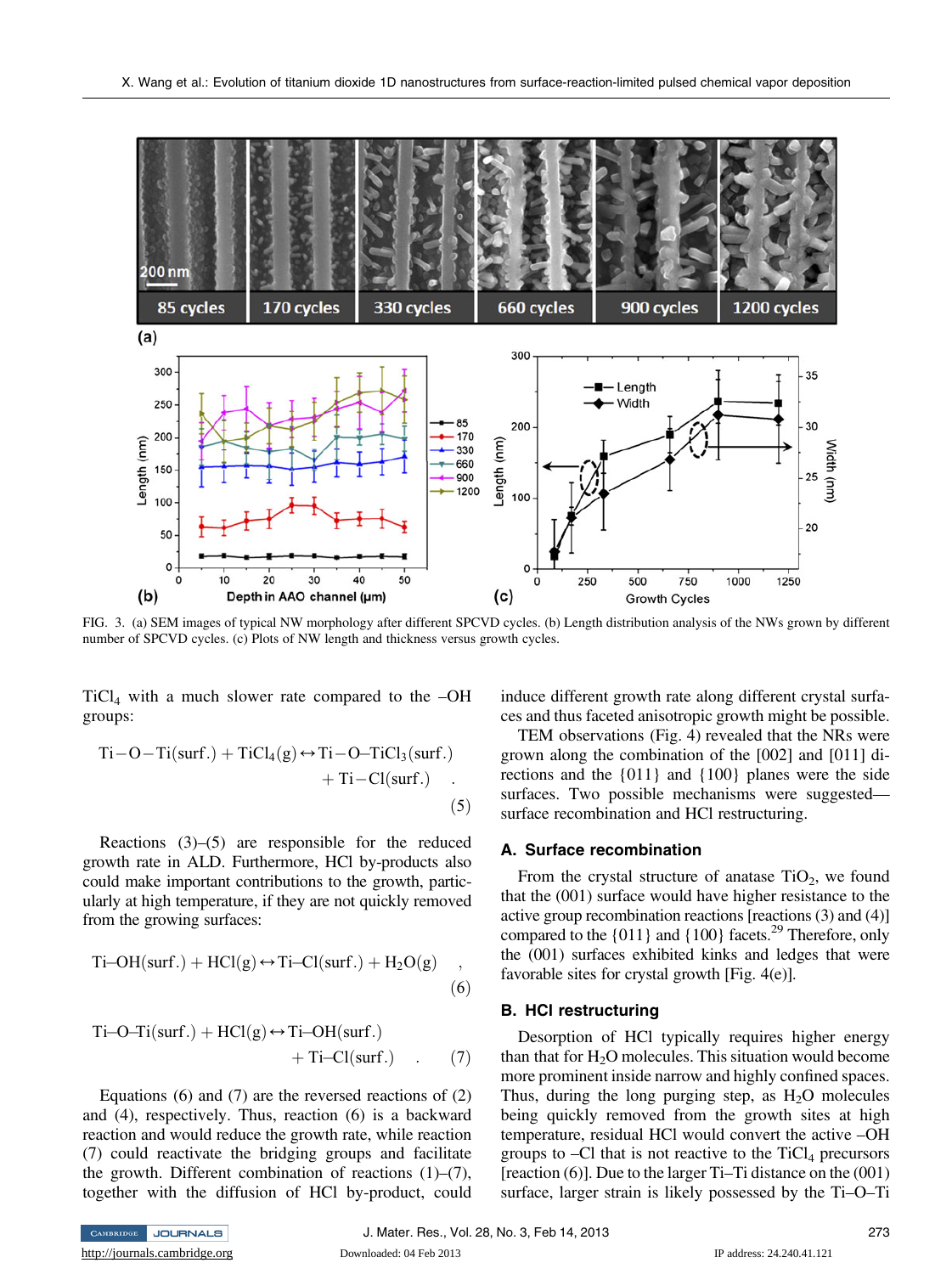bridges, which make this "inert" bridge more reactive to HCl, thus reactivate the growing surface [reaction (7)]. These two mechanisms do not conflict with each other and may take effect simultaneously. For example, combination of reactions (4) and (7) could cause the active groups to move on crystal surfaces and reach more stable sites where recombination rate is low. Therefore,  $TiO<sub>2</sub>$  NRs were



FIG. 4. (a, b) Bright field and dark field TEM images of a singlecrystalline anatase  $TiO<sub>2</sub> NR$  demonstrating high thickness/width uniformity and excellent crystal integrity. (c) HRTEM image of the  $TiO<sub>2</sub>$ NR. Inset is the corresponding SAED pattern. (d) Proposed  $TiO<sub>2</sub>$  NR structure shaped by three groups of atomic planes:  $\frac{6}{7}$ ,  $\frac{6}{7}$ , and  $\frac{6}{7}$ . A unit cell is represented by a cube with a, b, and c parallel to the [100], [010], and [001] directions, respectively. (e) HRTEM image of a typical NW tip faceted by the (001), (011), (0 $\overline{11}$ ), and (0 $\overline{11}$ ) planes.

grown by rapid surface chemical reaction on the active (001) planes but growth limited to an equal degree on the inert {100} and {011} facets. This explains the anisotropic growth behavior of anatase  $TiO<sub>2</sub>$  NRs.

# IV. PHASE AND MORPHOLOGY CONTROL.

At 600 °C, SPCVD can grow highly uniform anatase  $TiO<sub>2</sub>$  NRs over a large area, even inside highly confined submicrometer-sized spaces. By increasing the deposition temperature to 650 °C with other deposition conditions unchanged, the phase of NRs was turned into rutile. $34$ After 1000 growth cycles, short NRs were resulted covering the entire Si substrate surface [Fig. 5(a)]. The NRs were typically a few hundred nanometers long and tens of nanometer wide. Most of them had a rectangular cross section [inset of Fig. 5(a)]. TEM image showed that the TiO<sub>2</sub> NRs had a typical sword-like shape [Fig. 5(b)].<sup>15</sup> The single-crystalline rutile structure was confirmed by the SAED pattern as shown in the inset of Fig. 5(b). Sharp surfaces and dislocation-free lattice of the rutile  $TiO<sub>2</sub> NRs$ were identified by the HRTEM image shown in Fig. 5(c).



FIG. 5. (a) SEM image of rutile  $TiO<sub>2</sub>$  NRs grown on Si substrate. Inset is the magnified image of the  $TiO<sub>2</sub> NRs$ . (b) TEM image of a  $TiO<sub>2</sub> NR$ . Inset is the corresponding SAED pattern confirming the rutile phase. (c) HRTEM image of the NR acquired from the rectangle region in (b).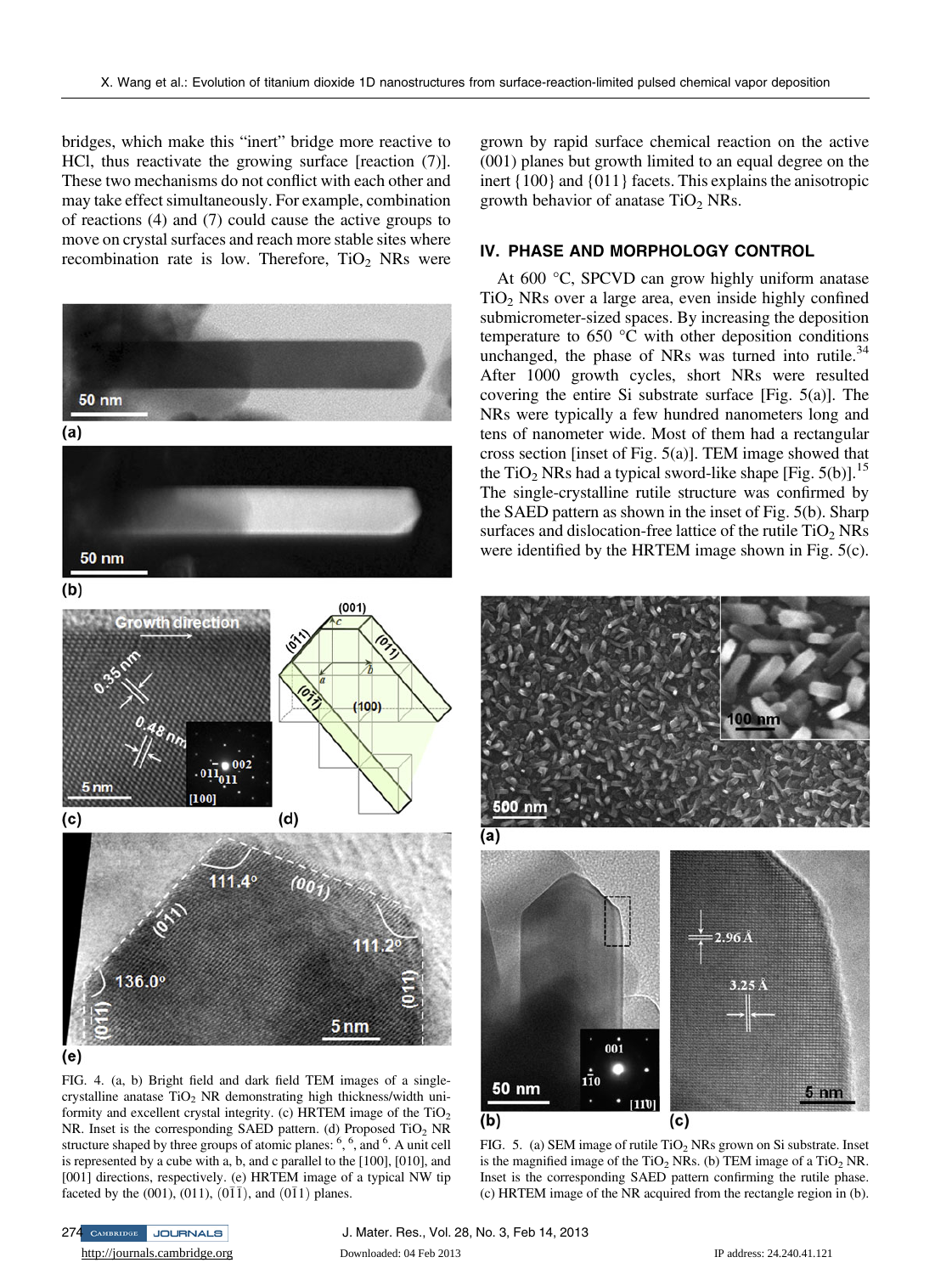The rutile NRs were grown along the [001] direction and surrounded by four equivalent {110} surfaces. This experiment showed that simply increasing the deposition temperature could change the phase of  $TiO<sub>2</sub>$  NRs from anatase to rutile but had negligible influence on the NR morphology.

Typically, growth of NWs can be facilitated by introducing noble metal catalysts, such as Au, to expedite the nucleation and/or deposition. TiO<sub>2</sub> NR morphology evolution was thus studied with the presence of Au catalysts by sputtering  $\sim$  5-nm-thick Au thin film on a silicon substrate. The deposition was conducted at  $650^{\circ}$ C and a completely different morphology was resulted. Figure 6(a) shows a low magnification SEM image of the as-grown  $TiO<sub>2</sub>$  NWs on silicon substrate. The entire substrate was covered by a large quantity of NWs, where short-range alignments of the NWs can be observed. The aligned NW region typically consisted of a few rugged strips that were parallel to each other. Both the distance between neighboring strips and the width of each strip were around a few hundred nanometers. This local alignment phenomenon indicated that the parallel strips likely originated from a crystallized film underneath.



FIG. 6. (a) SEM image of TiO<sub>2</sub> nanostructures grown on Au-coated Si substrate. The quasialigned nanostructure arrays are pointed by white arrows. Inset is a tilted image showing the NWs-on-flake structure. (b) TEM image of a single piece of the NWs-on-flake structure. Inset is the SAED pattern confirming the single-crystalline rutie phase. (c) HRTEM images acquired from NW.

Tilted image of the NW sample revealed that the aligned arrays were actually packed  $TiO<sub>2</sub>$  flakes with spaced NWs grown on the topside, where several NWs with rough surfaces and nonuniform widths could be clearly seen growing along the same orientation [inset of Fig. 6(a)]. These NWs shared the same thickness as the base flakes, while their widths decreased from the bottom  $(\sim 100 \text{ nm})$ to the tip  $(\sim 20-30 \text{ nm})$ . The lengths of those NWs were typically  $1-2 \mu m$ .

TEM images shown in Fig. 6(b) clearly revealed the NWs-on-flake structure and the curvy side surfaces of these NWs. This configuration suggested that the NWs were most likely formed by bifurcations of the flake matrix. Each bifurcation produced two branches as the newly formed small flakes or NWs. The branching took place at different vertical positions along the flakes until the width of the new flake became smaller than 100 nm, and thus, the NW morphology was resulted. The singlecrystalline structure was confirmed by the SAED pattern shown in the inset of Fig. 6(b). The flat flake surface was the (110) facet, and the NWs were grown along the  $[1\bar{1}0]$ direction. HRTEM image revealed the perfect crystal structure of the NWs, as shown in Fig. 6(c). The uniform lattice pattern and contrast indicated that the NWs had a very uniform thickness. The lattice spacing measured from Fig. 6(c) and the lattice constants calculated from the SAED pattern further confirmed the rutile phase of the NWs. This high-quality lattice structure was found consistent over the entire flake–NW structure except the bifurcation regions.

Different from most other single crystal NW morphology made by either hydrothermal or vapor deposition approaches, which usually consisted of low index flat surfaces, the as-synthesized rutile  $TiO<sub>2</sub>$  NWs showed curvy side surfaces, $17,24$  whereas no dislocations were observed, as shown in Fig. 6(c). The uniform contrast also indicated that the thickness along the curved edge was still uniform. Such curved side surfaces consist of high index crystal facets and thus renders much higher surface energy compared to the low index facets, which, as a result, might enhance the catalytic activity of the  $TiO<sub>2</sub> NWs$ .

Further control experiments revealed that longer purging time only formed a quasicontinuous rutile  $TiO<sub>2</sub>$  film when catalyzed by the same Au thin film. If no Au thin film was present and a short purging time (10 s) was used at 650 °C, only rutile  $TiO<sub>2</sub>$  nanoparticles were observed, which was consistent with the experimental results conducted at 600 °C. From the control experiments, it was feasible to conclude that a thin layer of Au could facilitate the growth of crystalline  $TiO<sub>2</sub>$  films during a SPCVD process. If the precursor was sufficient during the deposition, the films could evolve into bifurcated NWs. If the precursor supply was limited, the film-like morphology would not change. However, currently, it is still unclear about the exact role of Au during the growth. No Au was

CAMBRIDGE JOURNALS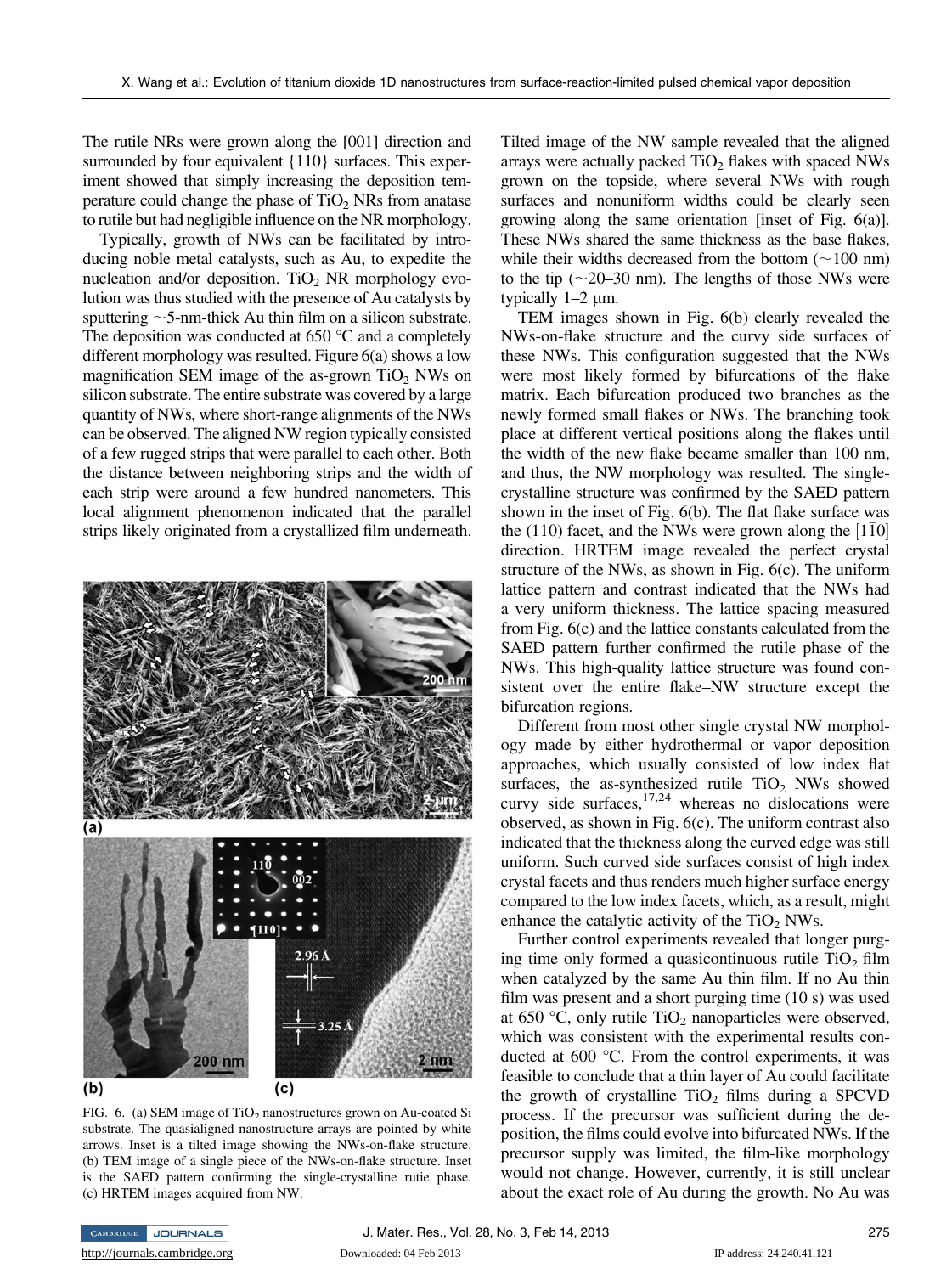observed from the NWs by TEM after growth, suggesting that the Au did not likely act as the catalyst for a VLS growth. It might be possible that Au wetted Si at high temperature and created a large number of favorable sites on the surface for absorbing incoming molecules, thus facilitating 2D lateral growth.

The deposition condition related  $TiO<sub>2</sub>$  nanostructure growth is summarized in Table I to illustrate their relationships. Comparing the first two conditions clearly shows that higher deposition temperature was the main reason for the formation of rutile phase since it is thermodynamically more stable than anatase phase at higher temperature.

### V. PHOTOCATALYTIC PROPERTY OF TIO<sub>2</sub> NW<br>GROWN BY SPCVD GROWN BY SPCVD

The unique capability of SPCVD for growing dense  $TiO<sub>2</sub> NRs$  inside highly confined spaces allowed the creation of tree-like three-dimensional (3D) NW architectures that were ideal for high-performance PEC electrodes. The 3D NW architecture is schematically shown in Fig. 7(a). Vertically aligned Si NW arrays were used as the backbones,

TABLE I. Summary of the growth condition related  $TiO<sub>2</sub>$  nanomorphologies.

| Temperature<br>$(^{\circ}C)$ | Purging<br>time(s) | Au coating | Phase          | Morphology    |
|------------------------------|--------------------|------------|----------------|---------------|
| 600                          | >60                | No         | Anatase        | Small NRs     |
| 650                          | >60                | No.        | Rutile/anatase | Small NRs     |
| 650                          | >60                | Yes        | Rutile/anatase | Crystal films |
| 650                          | 10                 | Yes        | Rutile/anatase | NWs-on-flakes |
| 650                          | 10                 | No         | Rutile/anatase | Nanoparticles |

and high density  $TiO<sub>2</sub>$  NRs were uniformly grown around the Si NWs. An additional thin film of anatase  $TiO<sub>2</sub>$  was coated on the NR–NW heterostructure by ALD to completely cover Si NW surfaces. When this heterogeneous structure was used as a PEC anode for water splitting, photocatalyzed  $H_2O$  oxidation reactions would only occur on the  $TiO<sub>2</sub>$  surfaces. In principle, the photogenerated electrons should quickly be transported through the Si NW backbone and reach the counter electrode with minimal losses owing to the high conductivity of Si NWs and isolation from electrolyte.<sup>5,35</sup> The very large surface area provided by the  $TiO<sub>2</sub> NR$  arrays together with the highspeed electron transport channels provided by the Si NWs are promising features that could lead to a significant improvement of PEC efficiency.

Vertical Si NW arrays made from dry reactive ion etching and metal-assisted wet etching were both successfully applied for  $TiO<sub>2</sub> NR$  growth. For example, Fig. 7(b) shows the cross section of wet-etched Si NW arrays that were  $\sim$ 25 µm in length. SEM images acquired along the length direction of the Si NWs forest confirmed the dense and uniform coverage of  $TiO<sub>2</sub>$  NRs. These  $TiO<sub>2</sub>$ NRs are  $30 \pm 6$  nm in diameter and  $243 \pm 31$  nm in length statistically. Figures 7(c) and 7(d) are two representative images indicating that the density and dimensions of  $TiO<sub>2</sub>$ NRs were nearly identical at the middle and bottom regions. The NRs grew out laterally from the Si NWs and filled out the interspaces. Thus, considerably large surface area and high porosity were created by such a 3D architecture. Given that the density of  $TiO<sub>2</sub> NR$  branches measured to be  $\sim$ 20 per 1 µm Si NW length, and the average diameter and density of Si NWs at  $\sim$ 100 nm and  $\sim$ 10 NWs per square micrometers, respectively, the



FIG. 7. (a) Schematic tree-like TiO<sub>2</sub> NR–Si NW 3D architectures. (b) Cross section of vertical Si NW arrays covered with TiO<sub>2</sub> NRs. (c, d) The middle and bottom portions of Si NWs showing dense and uniform coverage of TiO<sub>2</sub> NRs along the entire NW length.

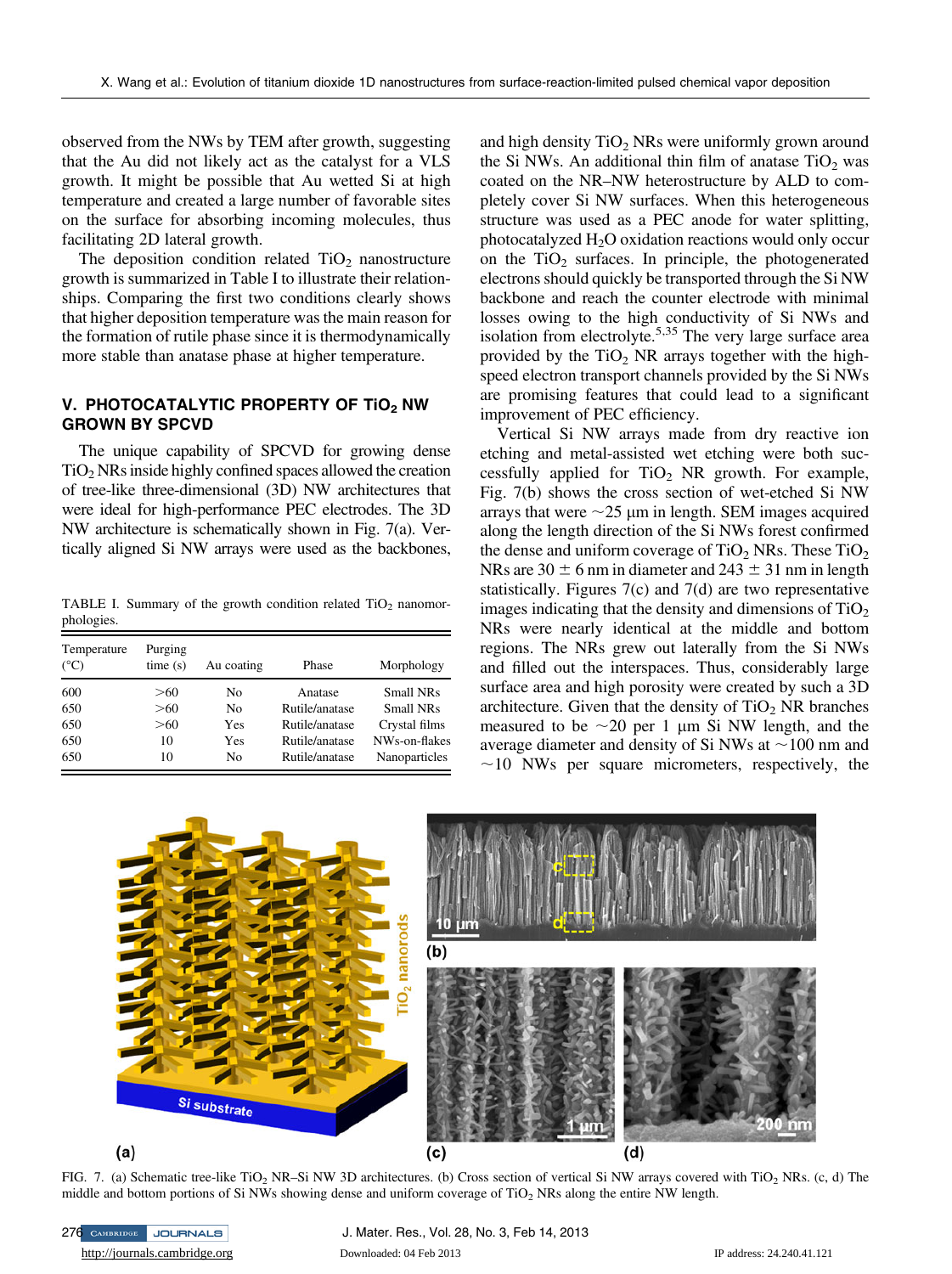roughness factor of the  $TiO<sub>2</sub>$  NR–Si NW heterostructure was calculated to be  $\sim$ 8 per micrometer in thickness (compared to  $\sim$ 3 per micrometer for bare Si NW arrays). It should be noted that this number is a rough estimation from the observed NR dimension and density. The actual values may show big variation from this number due to the deviated density or distribution of the Si NW forest. For instance, the density of Si NWs is not uniform, and at certain areas, it could be much higher than 10 NWs per square micrometers. The bundling effect at the tip region of Si NWs could significantly reduce the available surface area locally. Therefore, this calculated roughness factor just presents a reference showing the capability of surface area density improvement by the 3D NW architectures. The actual value may vary sample by sample and the best way to determine it is to measure it experimentally.

A 3D  $TiO<sub>2</sub>$  NR–Si NW architecture was used as the photoanode for PEC water splitting. A typical plot of photocurrent density versus bias potential is shown in Fig. 8(a). Interrupted illumination was applied to demonstrate the instant dark current and photocurrent density. The dark current density remained at a very low level  $\approx (0.10^{-2} \text{ mA/cm}^2)$  under bias potentials between  $-1.2$  and 0.5 V (versus saturated calomel electrode) indicating the high quality of the crystal surfaces of  $TiO<sub>2</sub>$ . The J-E curve exhibited a fill factor of 0.54 and short-circuit current density  $(J_{\text{SC}})$  of 1.14 mA/cm<sup>2</sup>, which demonstrated good charge transport properties and interfacial reaction chemistries of these  $3D TiO<sub>2</sub> NR-Si NW$  anodes.

To demonstrate the merits of the 3D NW architectures as PEC anodes, performance of three  $TiO<sub>2</sub>$ –Si NW-based configurations were characterized and compared. They are wet-etched Si NWs with  $TiO<sub>2</sub>$  NRs, dry-etched Si NWs with  $TiO<sub>2</sub>$  NRs, and wet-etched Si NWs coated with a 375-cycle ( $\sim$ 37 nm) TiO<sub>2</sub> film. Both TiO<sub>2</sub> NR and Si NW samples were further overcoated with an additional 375 cycle  $TiO<sub>2</sub>$  film to isolate Si NWs from KOH electrolyte. All the Si NW templates were  $10 \mu m$  long. A light source with intensity of 100 mW/cm<sup>2</sup> was provided by a 500 W Hg (Xe) arc lamp (Oriel, 66142, Irvine, CA). A liquid water filter (Oriel, 6123NS) was applied to eliminate the infrared light heating effect on electrolyte. Figure 8(b) shows the photocurrent density of these three samples as functions of the bias potential. The three plots followed the same trend and exhibited the same  $V_{\text{OC}}$ , while  $J_{\text{SC}}$  of these samples were dramatically different. The  $TiO<sub>2</sub>$  thin-filmcoated Si NWs produced a  $J_{\rm SC}$  of  $\sim$ 0.66 mA/cm<sup>2</sup>, which was comparable to the value reported by others.<sup>5</sup> Both NRs-coated samples exhibited significantly higher  $J_{SC}$ owing to their larger surface areas. Because the density of wet-etched Si NWs was higher than that of dry-etched Si NWs, it yielded the highest  $J_{\rm SC}$  (  $\sim$  1.43 mA/cm<sup>2</sup>), which was more than twice of what was produced by the thinfilm-coated sample.



FIG. 8. (a) J-E curve of  $TiO<sub>2</sub> NR$  on 10-um dry-etched Si NW under interrupted illumination. (b) J-E curves of different  $TiO<sub>2</sub>-Si$  NW configurations showing enhanced PEC performance by introducing high density  $TiO<sub>2</sub> NR$  branches. (c, d) SEM images of  $TiO<sub>2</sub> NR-Si NW$ structures after 250 and 375 cycles ALD overcoating, respectively. More overcoating cycles buried more  $TiO<sub>2</sub>$  NRs in the  $TiO<sub>2</sub>$  film.

A series of 3D NW anodes with different lengths and overcoating thicknesses were fabricated and their performances were compared. The sample conditions,  $J_{SC}$ , and efficiencies are summarized in Table II. As shown in Figs. 8(c) and 8(d), increasing overcoating cycles could "bury" more NRs in the  $TiO<sub>2</sub>$  film and decrease the

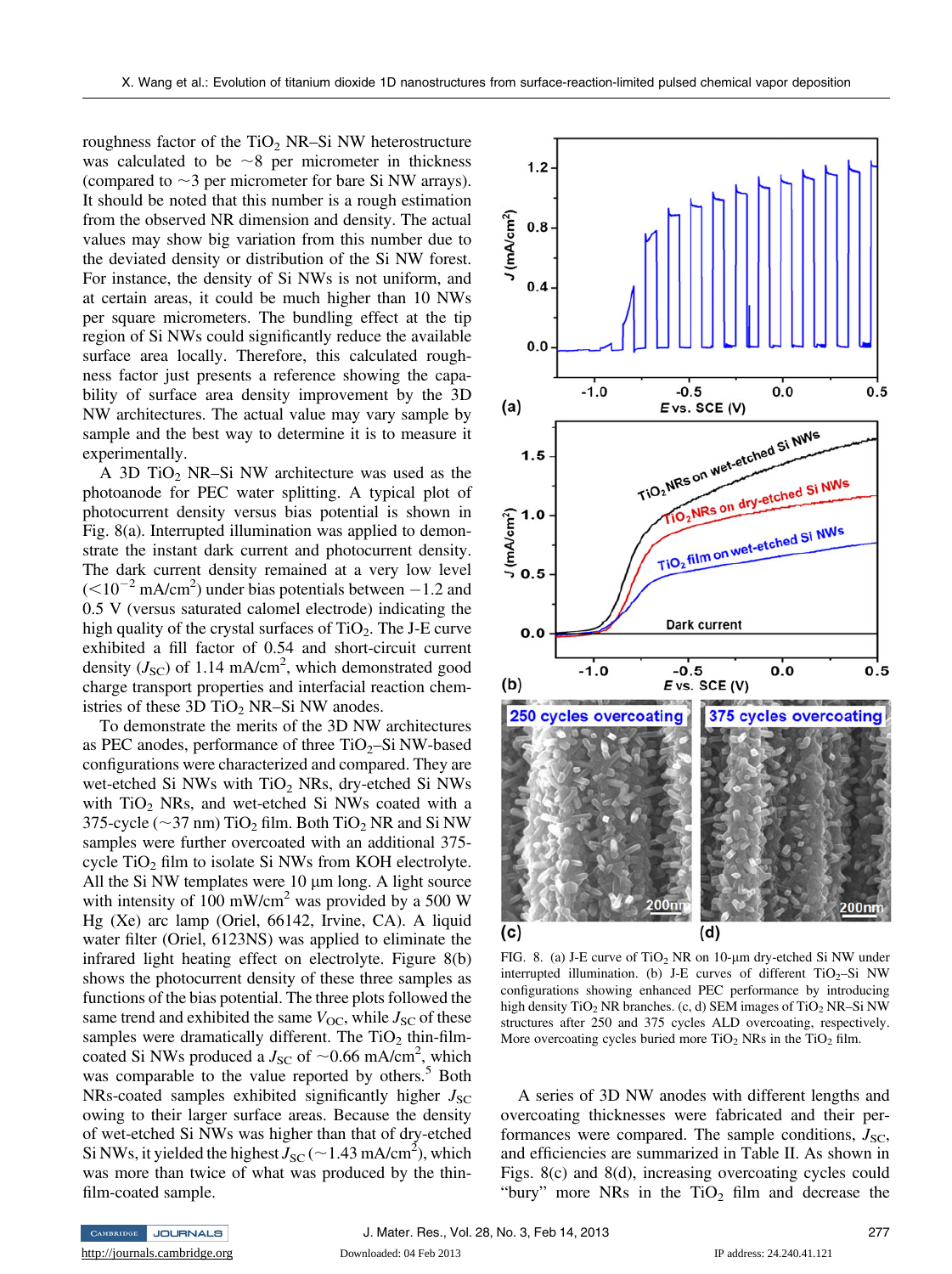TABLE II. Summary of photocurrent density and PEC efficiency of  $TiO<sub>2</sub>$ –Si heterostructures.

| Type of<br>Si NWs | Length<br>$(\mu m)$ | TiO2 NRs | Overcoating<br>cycles | $J_{SC}$<br>(mA/cm <sup>2</sup> ) | $\eta(\%)$ |
|-------------------|---------------------|----------|-----------------------|-----------------------------------|------------|
| Wet-etched        | 20                  | Yes      | 250                   | 3.64                              | 2.10       |
| Wet-etched        | 10                  | Yes      | 250                   | 2.62                              | 1.47       |
| Wet-etched        | 20                  | Yes      | 375                   | 2.08                              | 1.20       |
| Wet-etched        | 10                  | Yes      | 375                   | 1.43                              | 0.86       |
| Dry-etched        | 10                  | Yes      | 375                   | 1.07                              | 0.70       |
| Wet-etched        | 1.5                 | Yes      | 375                   | 0.51                              | 0.32       |
| Wet-etched        | 10                  | No       | 375                   | 0.66                              | 0.42       |

overall surface area of  $TiO<sub>2</sub>$  crystals. Therefore, the highest efficiency  $(2.1\%)$  was identified from the 20-um sample with the 250-cycle overcoating  $(\sim 25 \text{ nm})$ . This value was three times higher than that of  $TiO<sub>2</sub>$  film–Si NWs core–shell structure. This comparison suggested that the 3D NW architecture is likely superior to straight NW arrays for PEC electrode design. The efficiency could be further improved by optimizing the number of overcoating cycles and the length/density of NW backbones.

## VI. CONCLUSION

SPCVD is a unique nanostructure growth technique. It mimics the self-limited growth mechanism of ALD using separated precursor pulses but utilizes much higher deposition temperature. It can effectively decouple the crystal growth from precursor concentration while retaining anisotropic 1D growth. Specifically, the SPCVD technique offers following unique merits.

(i) High density 3D NW network: SPCVD is, to our best knowledge, the first bottom-up approach that can uniformly grow NW arrays inside highly confined submicrometersized spaces forming high density 3D nanoarchitectures with uniform size and distribution.

(ii) High-quality nanostructures: NWs grown by SPCVD are single crystalline and dislocation free, which could offer excellent electronic and mechanical properties.

(iii) Tunable properties: Digital doping and/or composition control can be readily applied to SPCVD for electronic and optoelectronic property engineering.

(iv) Excellent versatility on material selection: It is possible to apply SPCVD strategy to the growth of NWs from a variety of functional materials on various substrates.

(v) Good scalability: Similar to ALD techniques, a parallel and uniform deposition on a stack of wafers in one growth chamber is possible.

SPCVD has been successfully applied to the growth of single-crystalline  $TiO<sub>2</sub>$  1D nanostructures covering the entire inner surfaces of AAO nanochannels and dense Si NW arrays. The phase and morphology of  $TiO<sub>2</sub>$  nanostructures can be well controlled by adjusting the deposition conditions. The resulted 3D NW architecture exhibited

significantly enhanced PEC performance compared to straight NW arrays due to the largely improved surface area and excellent electronic transport property. Further indepth and quantitative understanding of the nucleation and anisotropic crystal growth mechanisms of the SPCVD process would eventually realize a novel synthesis strategy to make 3D NW architectures from a variety of functional materials for the applications of electrochemical and photovoltaic electrodes, sensor elements, and catalysts.

#### **ACKNOWLEDGMENTS** ACKNOWLEDGMENTS

We thank C. Sun, M. Starr, Y. Hara, and M. Anderson for their contributions to the work reviewed in this paper. We also thank the support from National Science Foundation under Grant No. CMMI-0926245, 3M, and UW–Madison Graduate School.

### REFERENCES

- 1. H.G. Yang, C.H. Sun, S.Z. Qiao, J. Zou, G. Liu, S.C. Smith, H.M. Cheng, and G.Q. Lu: Anatase  $TiO<sub>2</sub>$  single crystals with a large percentage of reactive facets. Nature 453, 638 (2008).
- 2. J.T. Jiu, S. Isoda, F.M. Wang, and M. Adachi: Dye-sensitized solar cells based on a single-crystalline  $TiO<sub>2</sub>$  nanorod film. J. Phys. Chem. B 110, 2087 (2006).
- 3. S.U.M. Khan, M. Al-Shahry, and W.B. Ingler: Efficient photochemical water splitting by a chemically modified n-TiO<sub>2</sub>. Science 297, 2243 (2002).
- 4. B. Liu and E.S. Aydil: Growth of oriented single-crystalline rutile TiO2 nanorods on transparent conducting substrates for dye-sensitized solar cells. J. Am. Chem. Soc. 131, 3985 (2009).
- 5. Y.J. Hwang, A. Boukai, and P.D. Yang: High density n-Si/n-TiO<sub>2</sub> core/shell nanowire arrays with enhanced photoactivity. Nano Lett. 9, 410 (2009).
- 6. M. Adachi, Y. Murata, J. Takao, J.T. Jiu, M. Sakamoto, and F.M. Wang: Highly efficient dye-sensitized solar cells with a titania thin-film electrode composed of a network structure of singlecrystal-like  $TiO<sub>2</sub>$  nanowires made by the "oriented attachment" mechanism. J. Am. Chem. Soc. 126, 14943 (2004).
- 7. A.S. Zuruzi, A. Kolmakov, N.C. MacDonald, and M. Moskovits: Highly sensitive gas sensor based on integrated titania nanosponge arrays. Appl. Phys. Lett. 88, 102904 (2006).
- 8. A.R. Armstrong, G. Armstrong, J. Canales, R. Garcia, and P.G. Bruce: Lithium-ion intercalation into  $TiO<sub>2</sub>-B$  nanowires. Adv. Mater. 17, 862 (2005).
- 9. J.W. Liu, Y.T. Kuo, K.J. Klabunde, C. Rochford, J. Wu, and J. Li: Novel dye-sensitized solar cell architecture using  $TiO<sub>2</sub>$ -coated vertically aligned carbon nanofiber arrays. ACS Appl. Mater. Interfaces 1, 1645 (2009).
- 10. M. Ni, M.K.H. Leung, D.Y.C. Leung, and K. Sumathy: A review and recent developments in photocatalytic water-splitting using TiO<sub>2</sub> for hydrogen production. Renewable Sustainable Energy Rev. 11, 401 (2007).
- 11. U. Bach, D. Lupo, P. Comte, J.E. Moser, F. Weissortel, J. Salbeck, H. Spreitzer, and M. Gratzel: Solid-state dye-sensitized mesoporous TiO2 solar cells with high photon-to-electron conversion efficiencies. Nature 395, 583 (1998).
- 12. M. Law, L.E. Greene, A. Radenovic, T. Kuykendall, J. Liphardt, and P.D. Yang:  $ZnO-Al<sub>2</sub>O<sub>3</sub>$  and  $ZnO-TiO<sub>2</sub>$  core-shell nanowire dye-sensitized solar cells. J. Phys. Chem. B 110, 22652 (2006).